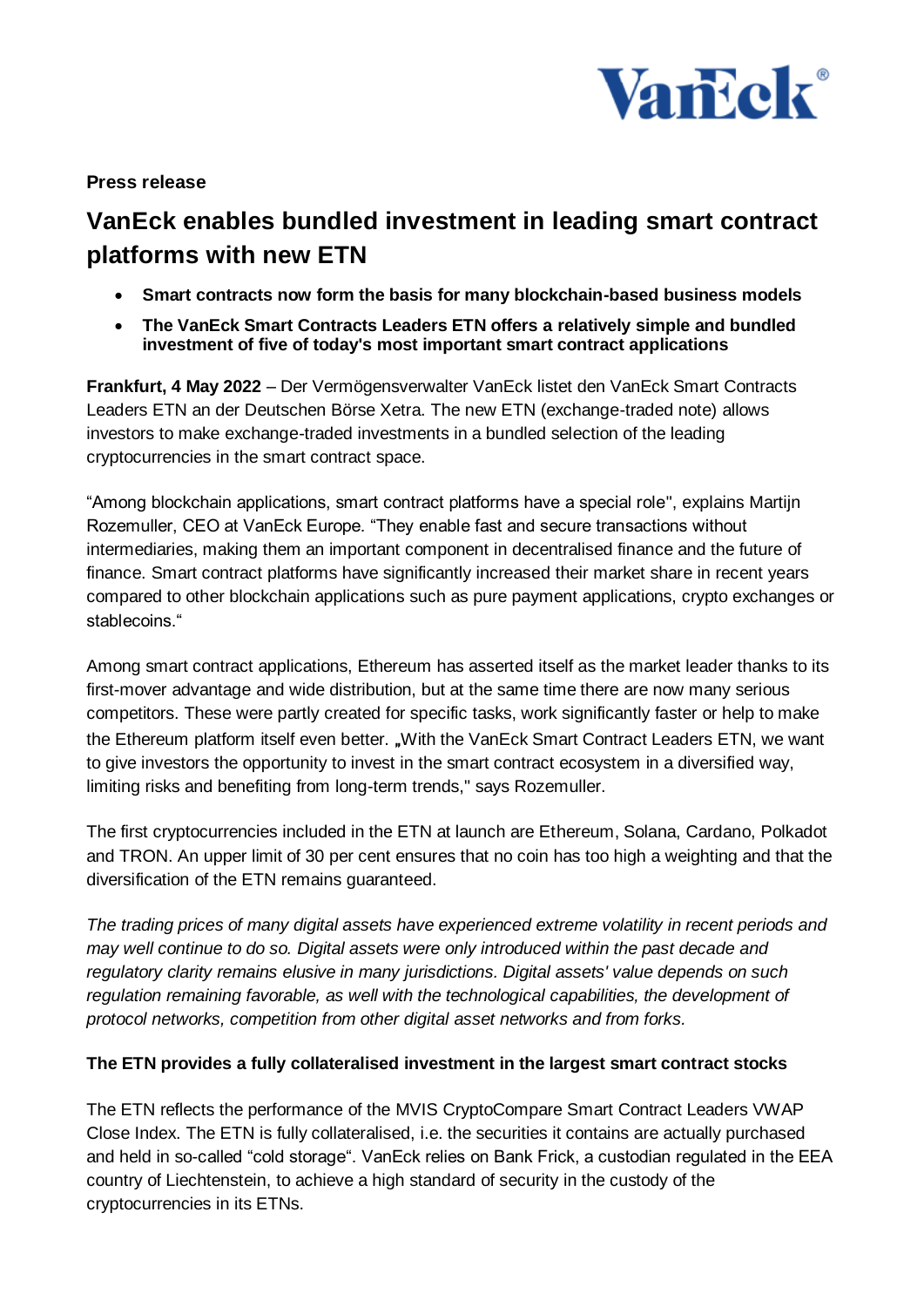

By listing the VanEck Smart Contract Leaders ETN in the regulated segment of Deutsche Börse Xetra, investors can buy and sell the new product in the same way as other regulated exchange products. The ETN has a total expense ratio (TER) of 1.50 per cent and is rebalanced quarterly.

| <b>ETN</b>                | <b>VanEck Smart Contract Leaders ETN</b>                      |
|---------------------------|---------------------------------------------------------------|
| Index name                | MVIS CryptoCompare Smart Contract Leaders VWAP Close<br>Index |
| Ticker Xetra / Bloomberg  | <b>VSMA / VSMA GY</b>                                         |
| <b>ISIN</b>               | DE000A3GXNT4                                                  |
| Securities number         | A3GXNT                                                        |
| <b>Issuer</b>             | VanEck ETP AG                                                 |
| <b>Custodian Bank</b>     | Bank Frick & Co. AG                                           |
| Company domicile          | Liechtenstein                                                 |
| Base currency             | <b>USD</b>                                                    |
| Index provider            | <b>MV Index Solutions GmbH</b>                                |
| <b>Product structure</b>  | Physically replicating                                        |
| Launch date               | 26 April 2022                                                 |
| Total expense ratio (TER) | 1.5% p.a.                                                     |
| Appropriation of income   | Retention                                                     |

#### **Contact:**

Henning Mönster / Miriam Wolschon public imaging GmbH Tel: +49 (0)40 401999 -156 / -155 Email: [vaneck@publicimaging.de](mailto:vaneck@publicimaging.de)

### **About VanEck:**

VanEck has been driven by innovation and stood for intelligent, prescient investment strategies ever since its founding in 1955. As an asset manager, it currently manages some 82 billion US dollars\* worldwide, including exchange-traded funds (ETF), active funds and institutional accounts.

With over 100 ETFs around the world, the investment firm offers a comprehensive portfolio covering numerous sectors, asset classes and smart beta strategies. VanEck was one of the first asset managers to offer investors access to global markets. It has consistently aimed at identifying new trends and asset classes, such as gold investments in 1968, emerging markets in 1993 and ETFs in 2006, an approach that is still shaping the entire investment sector today.

Headquartered in New York City, VanEck maintains locations around the globe, including offices in Frankfurt, Madrid, Zurich, Amsterdam, Sydney and Shanghai.